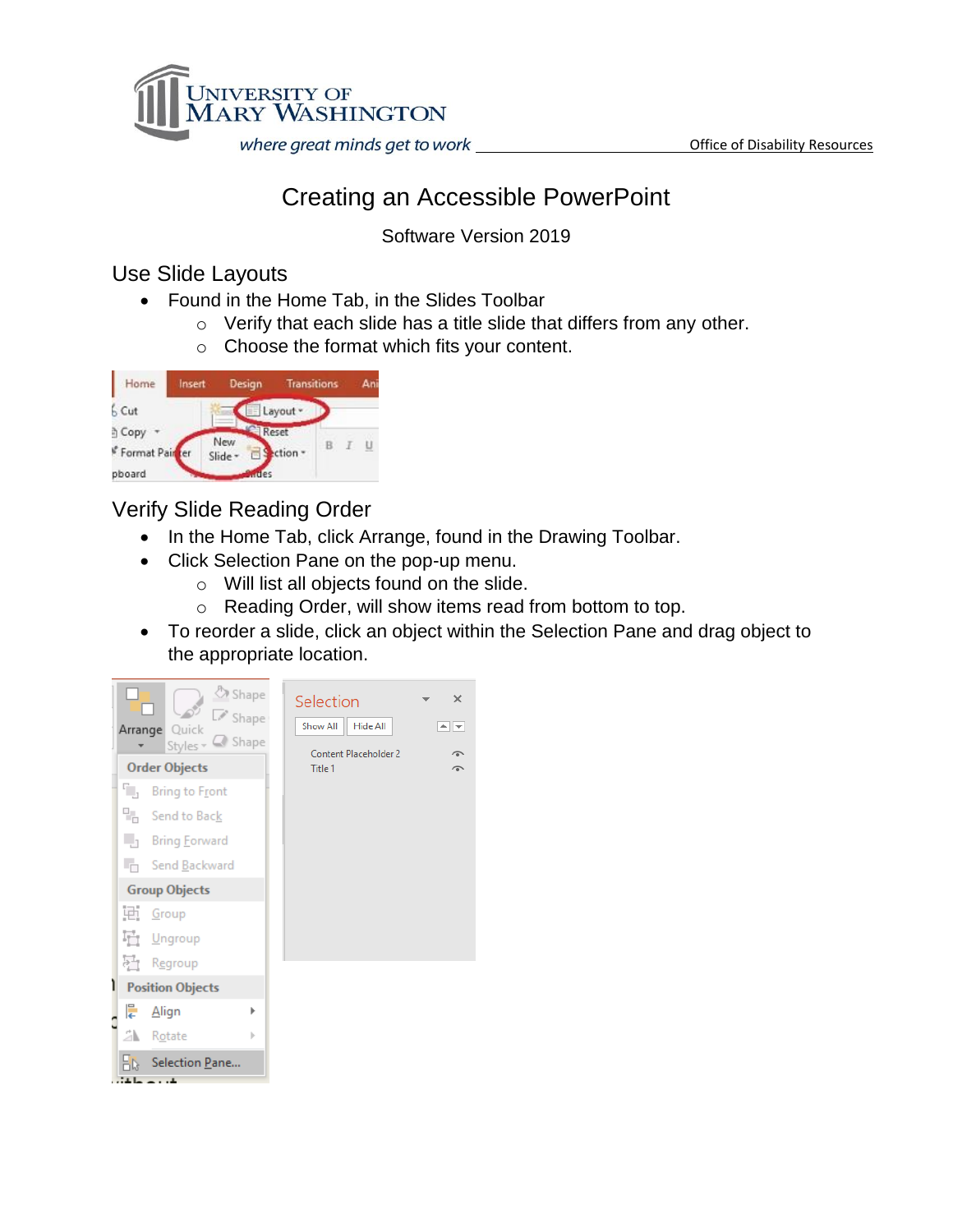## Alternative Text for All Images

• Right-click the image, click Edit Alt Text in the pop-up menu.



- o Use clear, concise description, without stating picture of, or image of.
- o Or, chose "Mark as decorative" if the image is not needed to provide usable information.
- Click the picture, click the Format Tab at the top of the page, click Alt Text on the Accessibility Toolbar.

| Tell me what you want to<br>Format<br>Picture Border<br>ş<br>Picture Effects<br>Alt<br>Ÿ,<br>Picture Layout<br>Text<br>Accessibi | Alt Text<br>×<br>How would you describe this object and its<br>context to someone who is blind?<br>(1-2 sentences recommended) |
|----------------------------------------------------------------------------------------------------------------------------------|--------------------------------------------------------------------------------------------------------------------------------|
|                                                                                                                                  | cription for me<br>Generate a<br>Mark as decorative                                                                            |

- o Use clear, concise description, without stating picture of, or image of.
- o Or, chose "Mark as decorative" if the image is not needed to provide usable information.
- Special Note: DO NOT CLICK THE GENERATE A DESCRIPTION FOR ME button.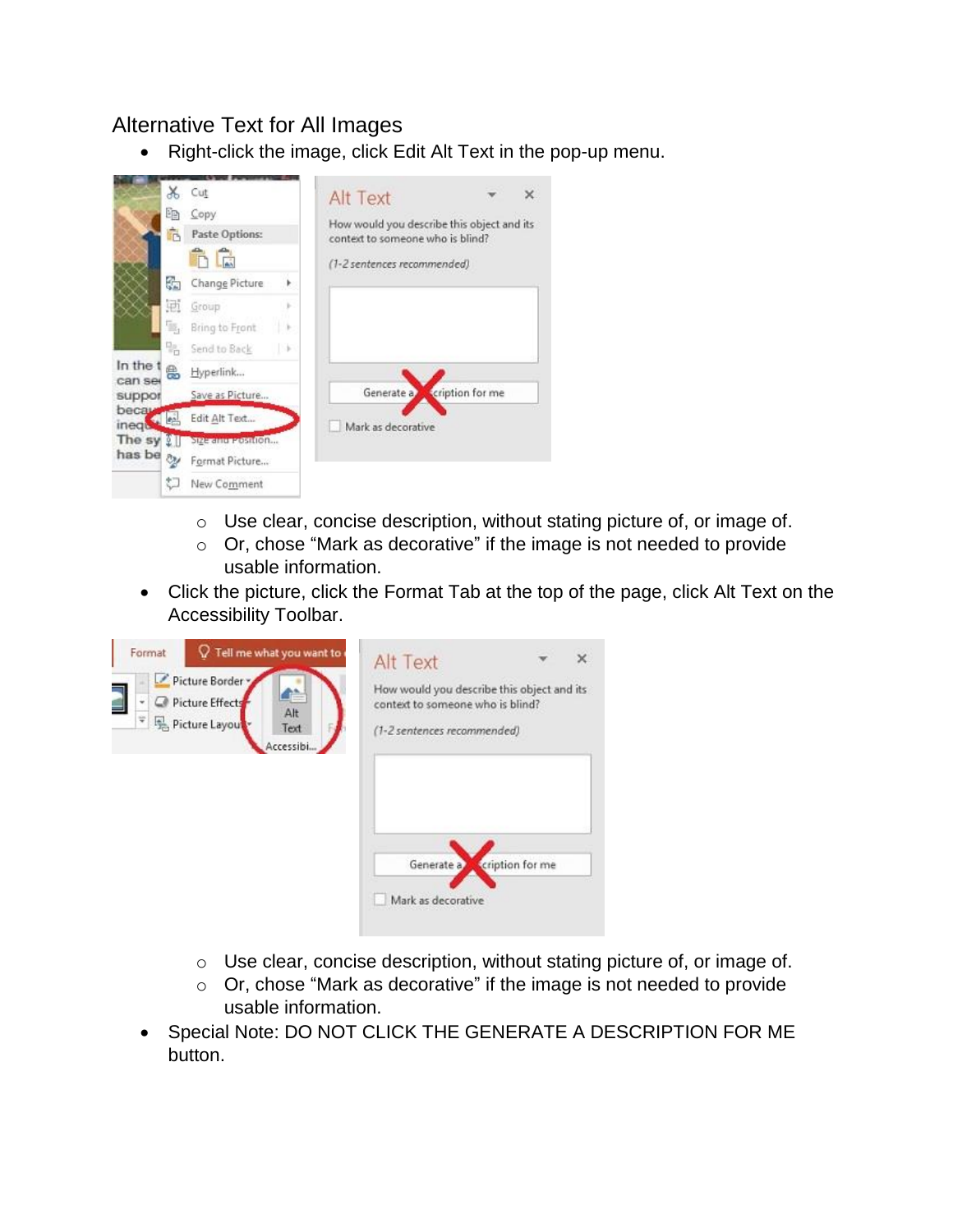Meaningful Text for Hyperlinks

- Right-click the URL within your Slide, click Edit Link, then add the appropriate text, to the Text to Display field box, click OK to save.
	- o Important as PowerPoint automatically produces hyperlinks when a URL is added to a slide.
- URL can be added to the slide in parentheses after the meaningful text link if the document will also be provided in print version.

Check Accessibility

- Click the Review tab at the top of the screen, click Check Accessibility.
- The Accessibility Checker will show your errors, warnings, and tips to the right of the screen, provide information on why to fix, steps to fix, and allow you to make corrections right in the Accessibility Checker by using the drop-down menu.

| Errors<br>Missing alternative text |
|------------------------------------|
| Content Placeholder 3 (Slide 3     |
| ▲ Missing slide title<br>Slide 3   |
|                                    |
|                                    |
|                                    |

• Special Note: The Accessibility Checker will not pick up all Accessibility issues, such as font style, font size used, and/or color contrast.

Additional Accessibility Basics

- Use bulleted lists as set in the layout formats.
- Utilize sans serif font styles (examples: Arial, Calibri, Verdana).
- $\bullet$  Utilize 20 24 font size.
- Do not use color as the only way to convey information.
- Use clear, simple, concise language.
- All embedded videos should have captions.
- All embedded audio should come with a transcript.

Verify the Color Contrast in the Template and Themes Used

• Recommend Using a [Color Contrast Checker.](https://github.com/ThePacielloGroup/CCAe/releases/tag/v1.1.0) (See Digital Accessibility, Section 5 for Download instructions).